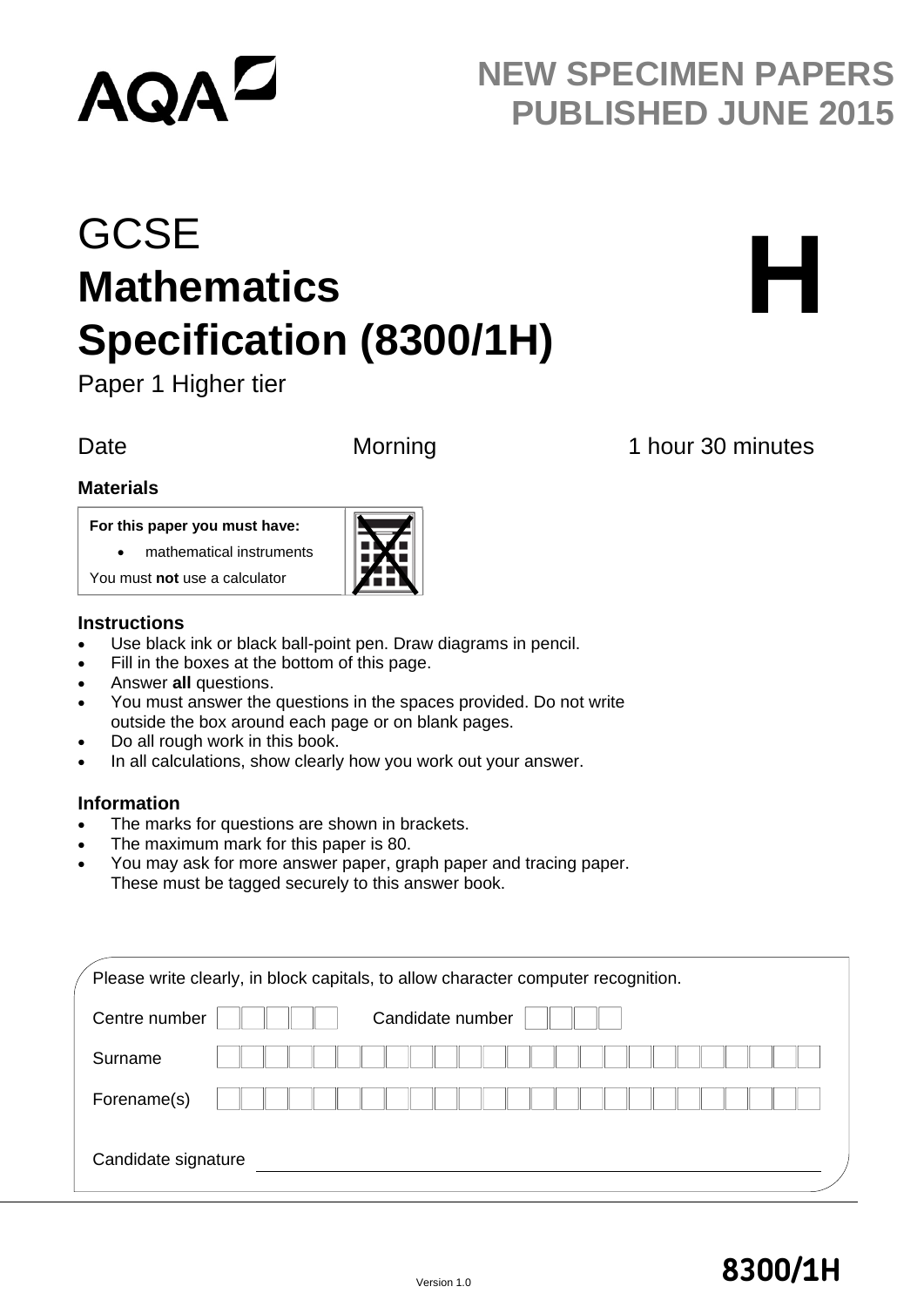| Answer all questions in the spaces provided. |                                                          |       |                                                                                    |                 |            |  |
|----------------------------------------------|----------------------------------------------------------|-------|------------------------------------------------------------------------------------|-----------------|------------|--|
| 1                                            | Circle the calculation that increases 400 by 7%          |       |                                                                                    |                 | $[1$ mark] |  |
|                                              | $400 \times 0.07$                                        |       | $400 \times 0.7$ $400 \times 1.07$                                                 | $400\times1.7$  |            |  |
| $\boldsymbol{2}$                             | Simplify $3^4 \times 3^4$<br>Circle the answer.<br>$3^8$ | $9^8$ | $3^{16}$                                                                           | g <sup>16</sup> | $[1$ mark] |  |
| $\mathbf{3}$                                 | Circle the area that is the same as $5.5 \text{ m}^2$    |       | $550 \text{ cm}^2$ $5500 \text{ cm}^2$ $55000 \text{ cm}^2$ $5500000 \text{ cm}^2$ |                 | $[1$ mark] |  |
|                                              |                                                          |       |                                                                                    |                 |            |  |
|                                              |                                                          |       |                                                                                    |                 |            |  |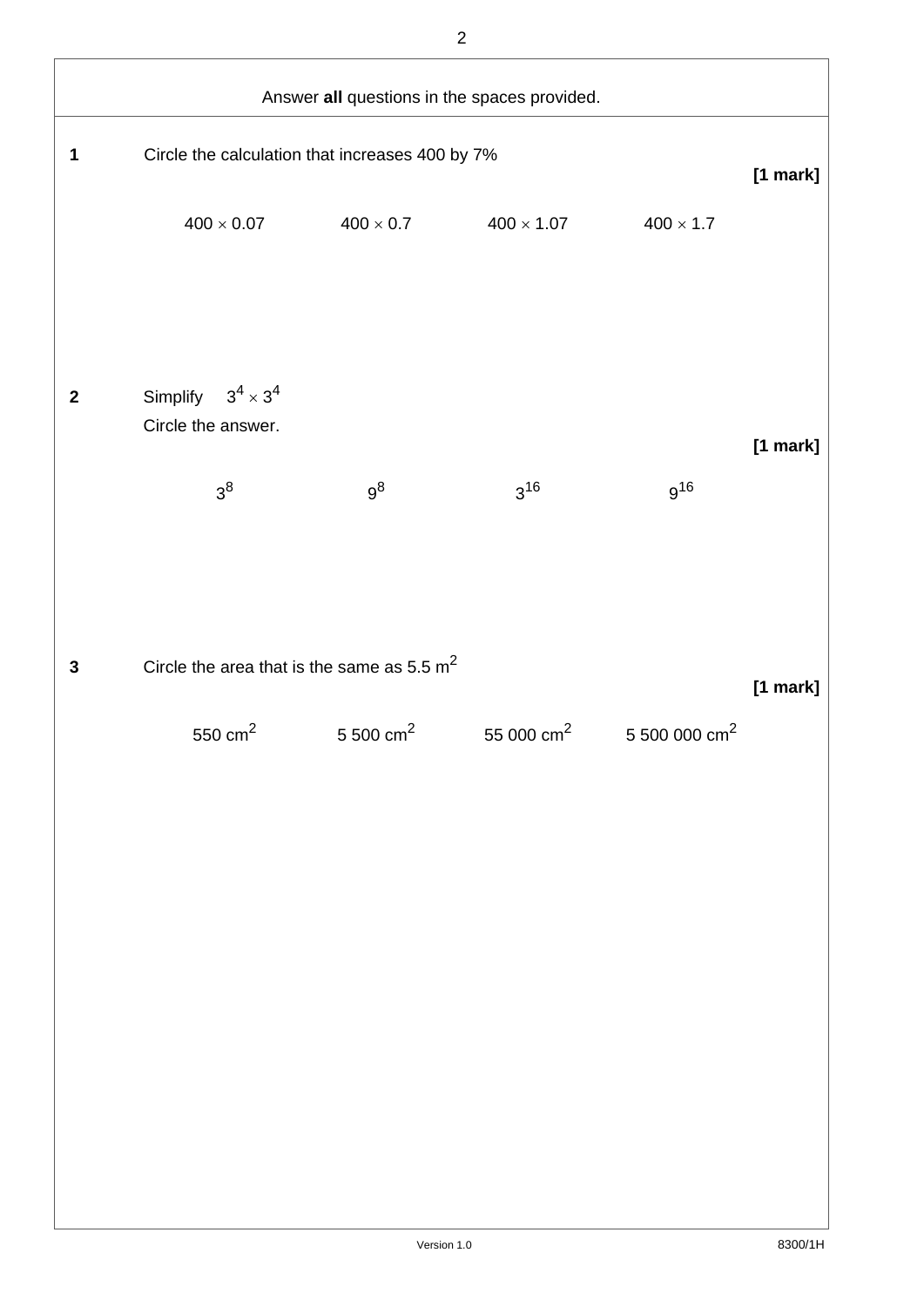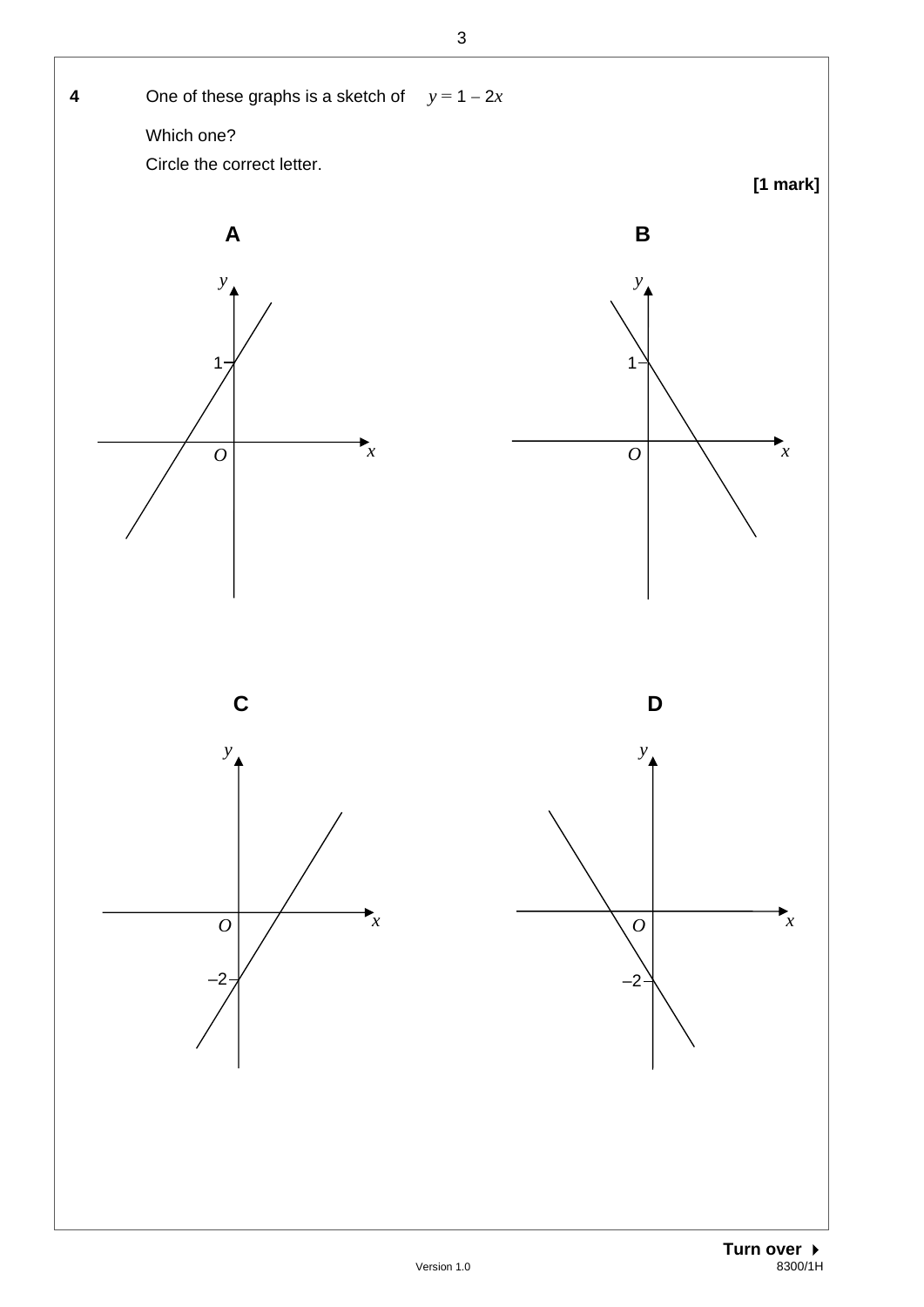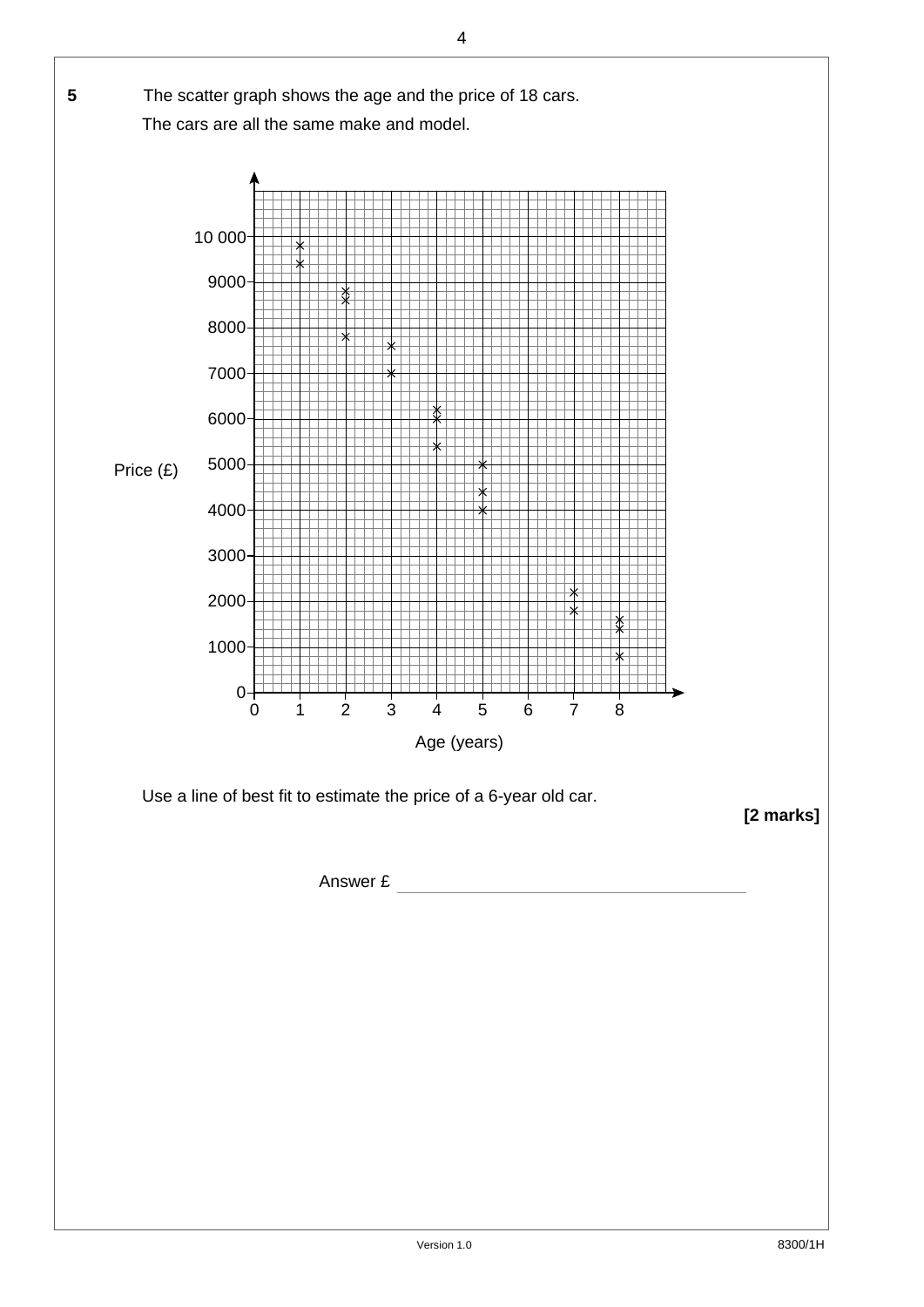| 6              | Kelly is trying to work out the two values of w for which $3w - w^3 = 2$<br>Her values are $1$ and $-1$ |           |
|----------------|---------------------------------------------------------------------------------------------------------|-----------|
|                | Are her values correct?                                                                                 |           |
|                | You must show your working.                                                                             |           |
|                |                                                                                                         | [2 marks] |
|                |                                                                                                         |           |
|                |                                                                                                         |           |
|                |                                                                                                         |           |
|                |                                                                                                         |           |
|                |                                                                                                         |           |
|                |                                                                                                         |           |
|                |                                                                                                         |           |
|                |                                                                                                         |           |
| $\overline{7}$ | Work out $2\frac{3}{4} \times 1\frac{5}{7}$                                                             |           |
|                | Give your answer as a mixed number in its simplest form.                                                |           |
|                |                                                                                                         | [3 marks] |
|                |                                                                                                         |           |
|                |                                                                                                         |           |
|                |                                                                                                         |           |
|                |                                                                                                         |           |
|                |                                                                                                         |           |
|                |                                                                                                         |           |
|                |                                                                                                         |           |
|                |                                                                                                         |           |
|                |                                                                                                         |           |
|                |                                                                                                         |           |
|                |                                                                                                         |           |
|                |                                                                                                         |           |
|                |                                                                                                         |           |
|                |                                                                                                         |           |
|                |                                                                                                         |           |
|                |                                                                                                         |           |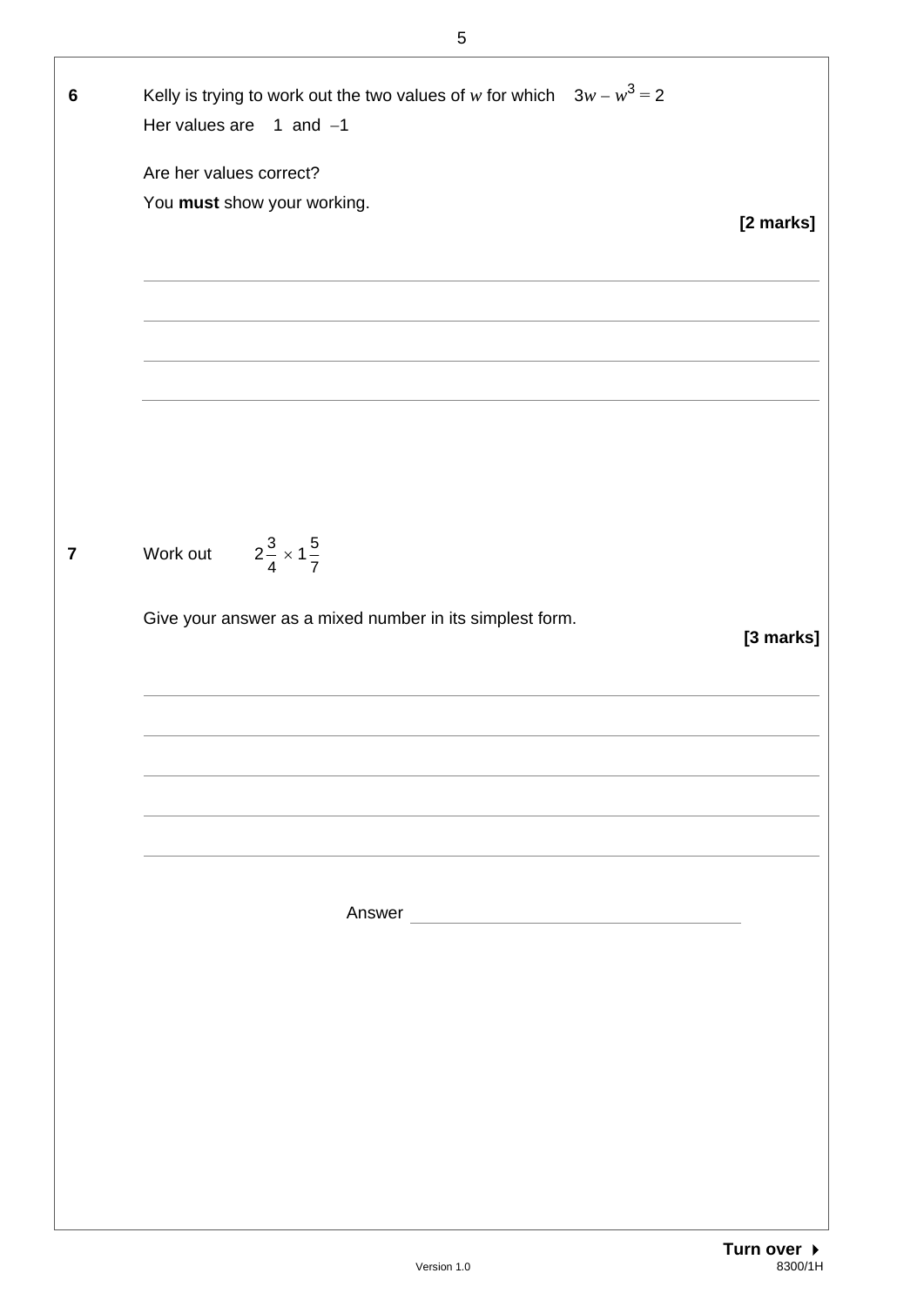| 8 | Solve $5x - 2 > 3x + 11$                                                                                                                          | [2 marks] |
|---|---------------------------------------------------------------------------------------------------------------------------------------------------|-----------|
|   |                                                                                                                                                   |           |
|   | Answer<br><u> 1980 - Johann Barbara, martxa alemaniar a</u>                                                                                       |           |
| 9 | The <i>n</i> th term of a sequence is $2n + 1$<br>The <i>n</i> th term of a different sequence is $3n - 1$<br>Work out the three numbers that are |           |
|   | in both sequences<br>and<br>between 20 and 40                                                                                                     | [3 marks] |
|   |                                                                                                                                                   |           |
|   |                                                                                                                                                   |           |
|   | Answer                                                                                                                                            |           |
|   |                                                                                                                                                   |           |

┚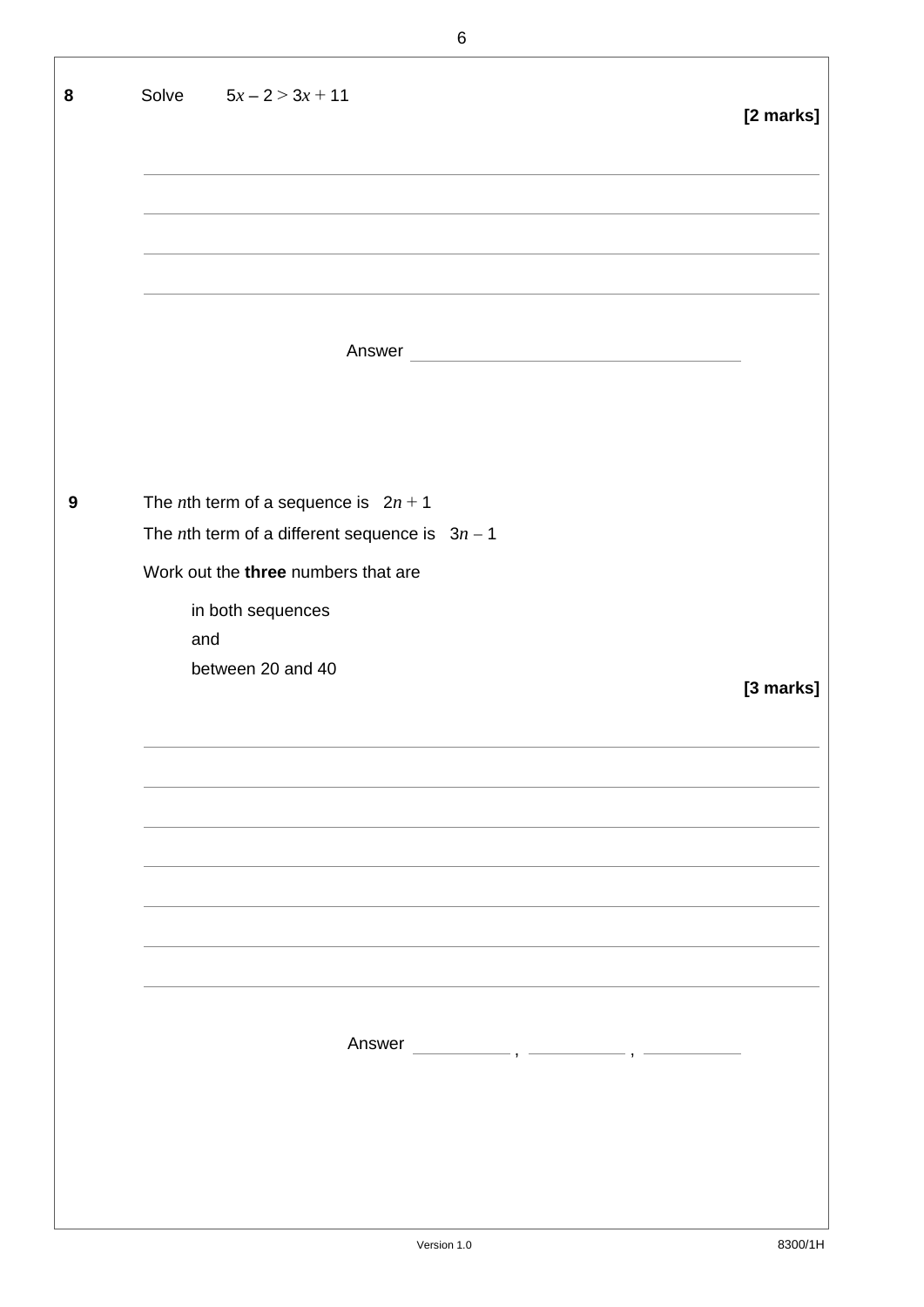| Blue paint costs £3.50 per litre.<br>White paint and blue paint are mixed in the ratio 3 : 2 |           |
|----------------------------------------------------------------------------------------------|-----------|
| Work out the cost of 18 litres of the mixture.                                               | [4 marks] |
|                                                                                              |           |
|                                                                                              |           |
|                                                                                              |           |
|                                                                                              |           |
|                                                                                              |           |
|                                                                                              |           |
|                                                                                              |           |
|                                                                                              |           |
|                                                                                              |           |
|                                                                                              |           |
|                                                                                              |           |
|                                                                                              |           |
| Answer £                                                                                     |           |
|                                                                                              |           |
|                                                                                              |           |
| Turn over for the next question                                                              |           |
|                                                                                              |           |
|                                                                                              |           |
|                                                                                              |           |
|                                                                                              |           |
|                                                                                              |           |
|                                                                                              |           |
|                                                                                              |           |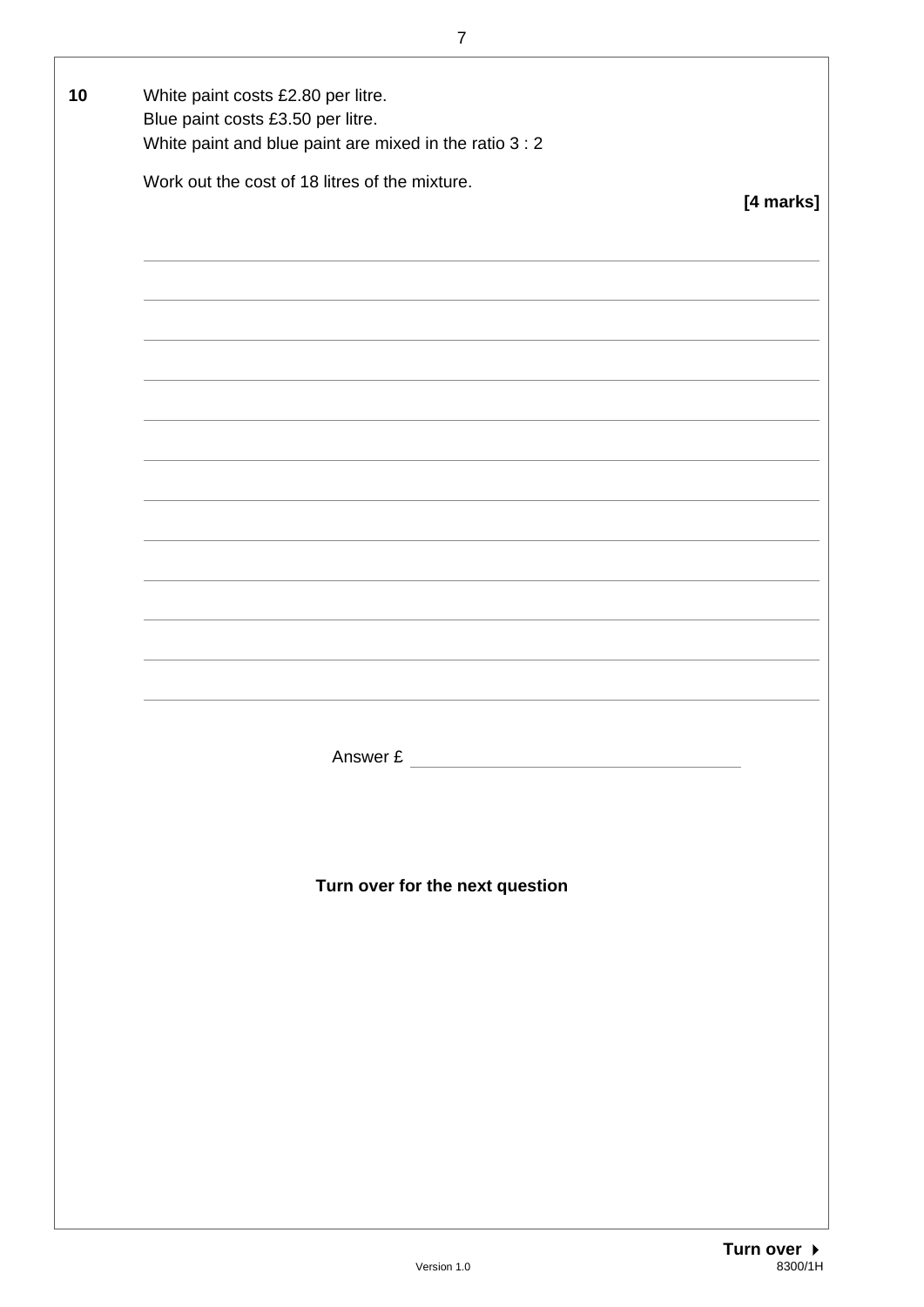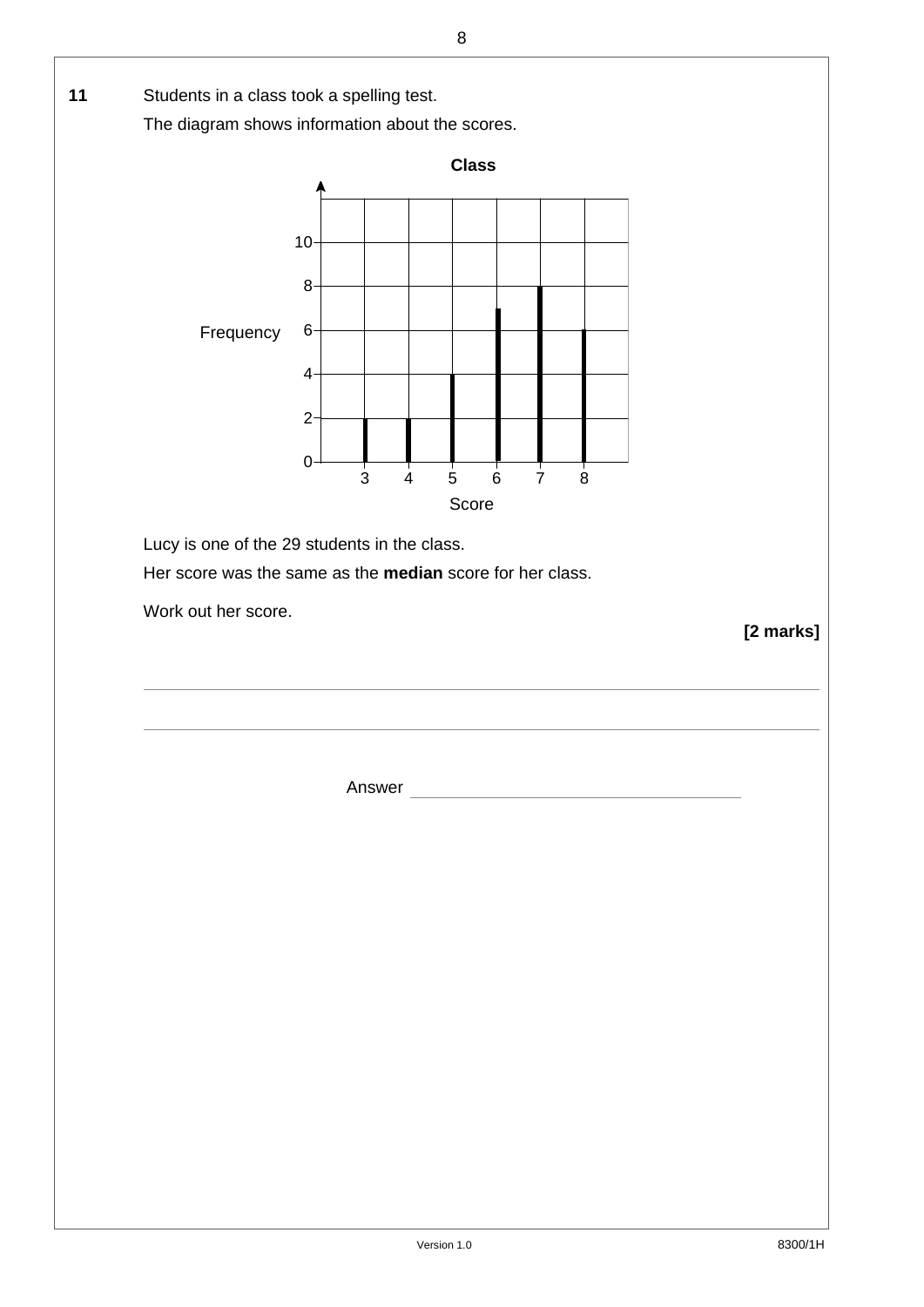**12** *ABCH* is a square.

 *HCFG* is a rectangle.

 *CDEF* is a square.

They are joined to make an L-shape.



Show that the total area of the L-shape, in cm<sup>2</sup>, is  $x^2 + 9x + 27$ 

**[4 marks]**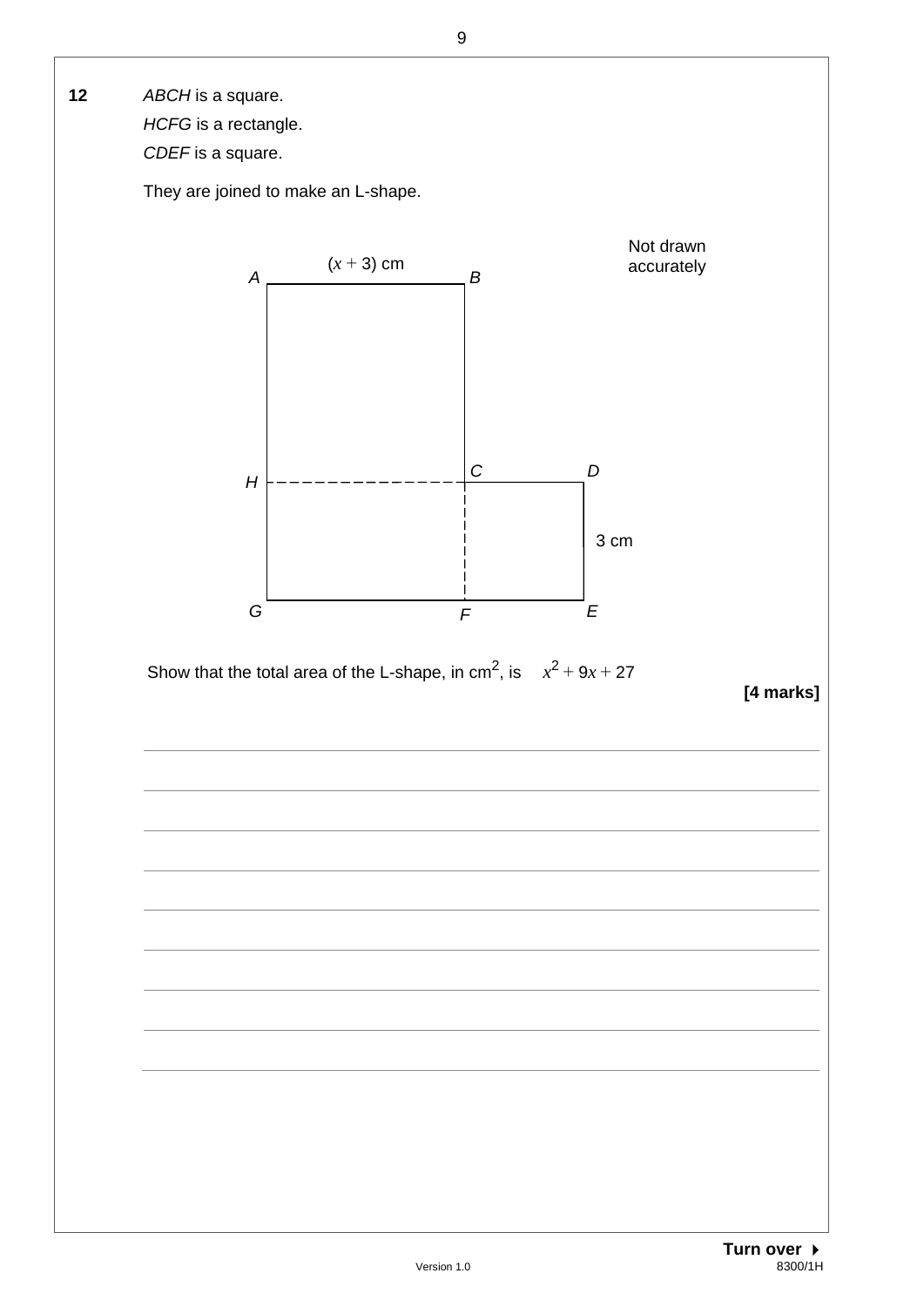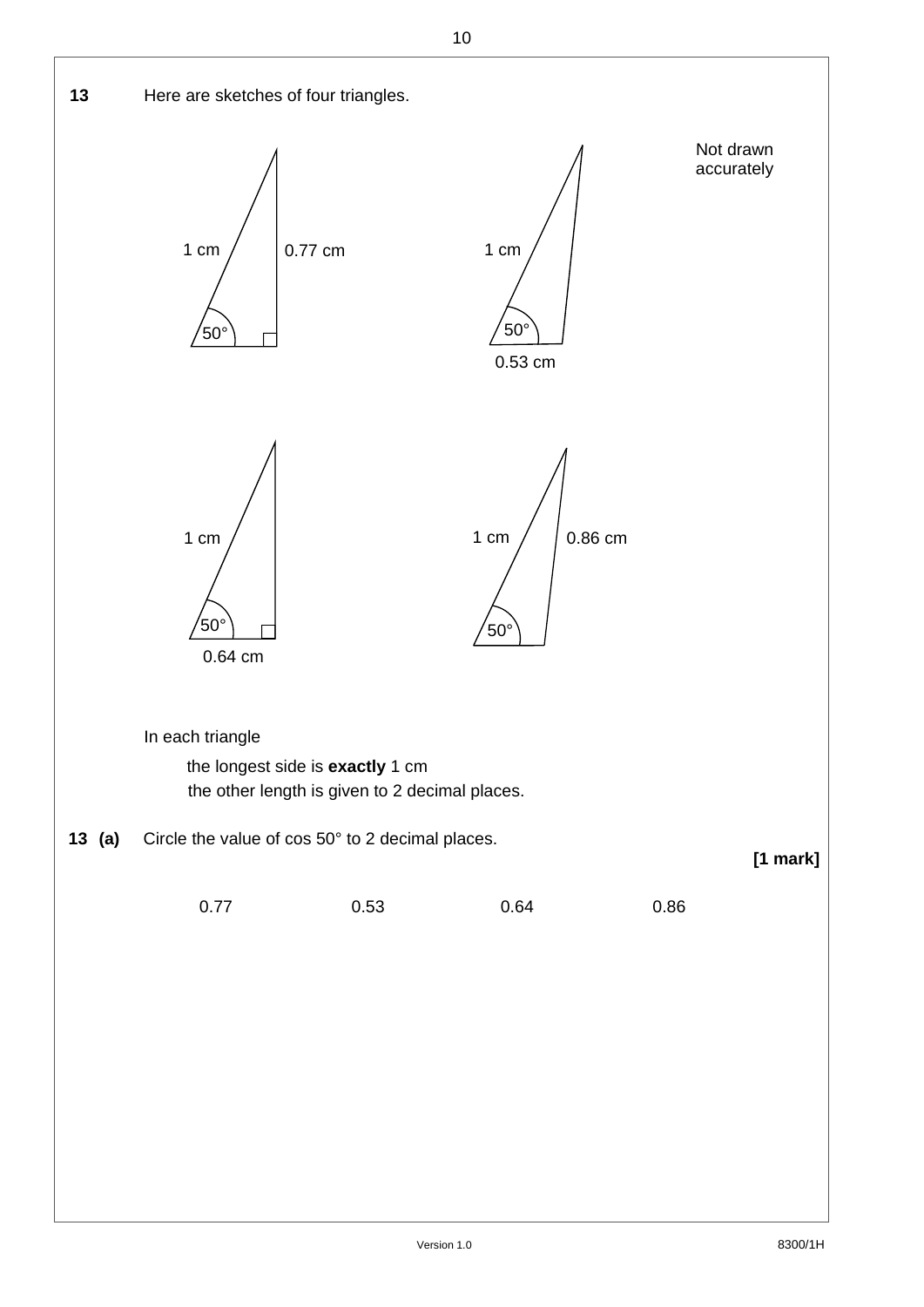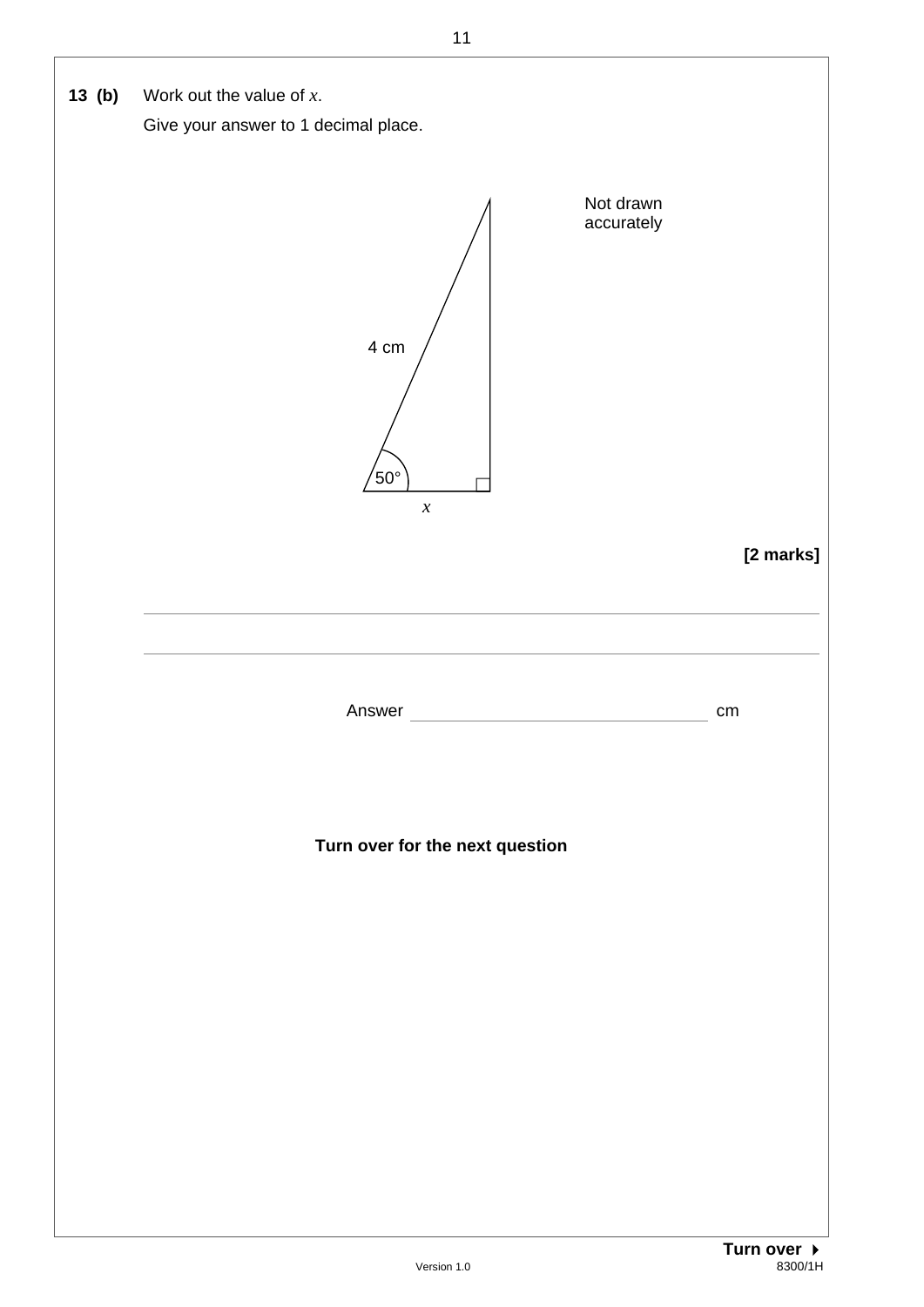## **14** A prime number between 300 and 450 is chosen at random.

The table shows the probability that the number lies in different ranges.

| Prime number, n             | Probability         |           |
|-----------------------------|---------------------|-----------|
| $300 \leq n \leq 330$       | 0.16                |           |
| $330 \leq n \leq 360$       | 0.24                |           |
| $360 \leq n \leq 390$       | $\boldsymbol{\chi}$ |           |
| $390 \leq n \leq 420$       | 0.16                |           |
| $420 \leq n \leq 450$       | 0.24                |           |
| Work out the value of $x$ . |                     | [2 marks] |
| Answer                      |                     |           |

**14 (b)** Work out the probability that the prime number is greater than 390

**14** (a)

## **[1 mark]**

Answer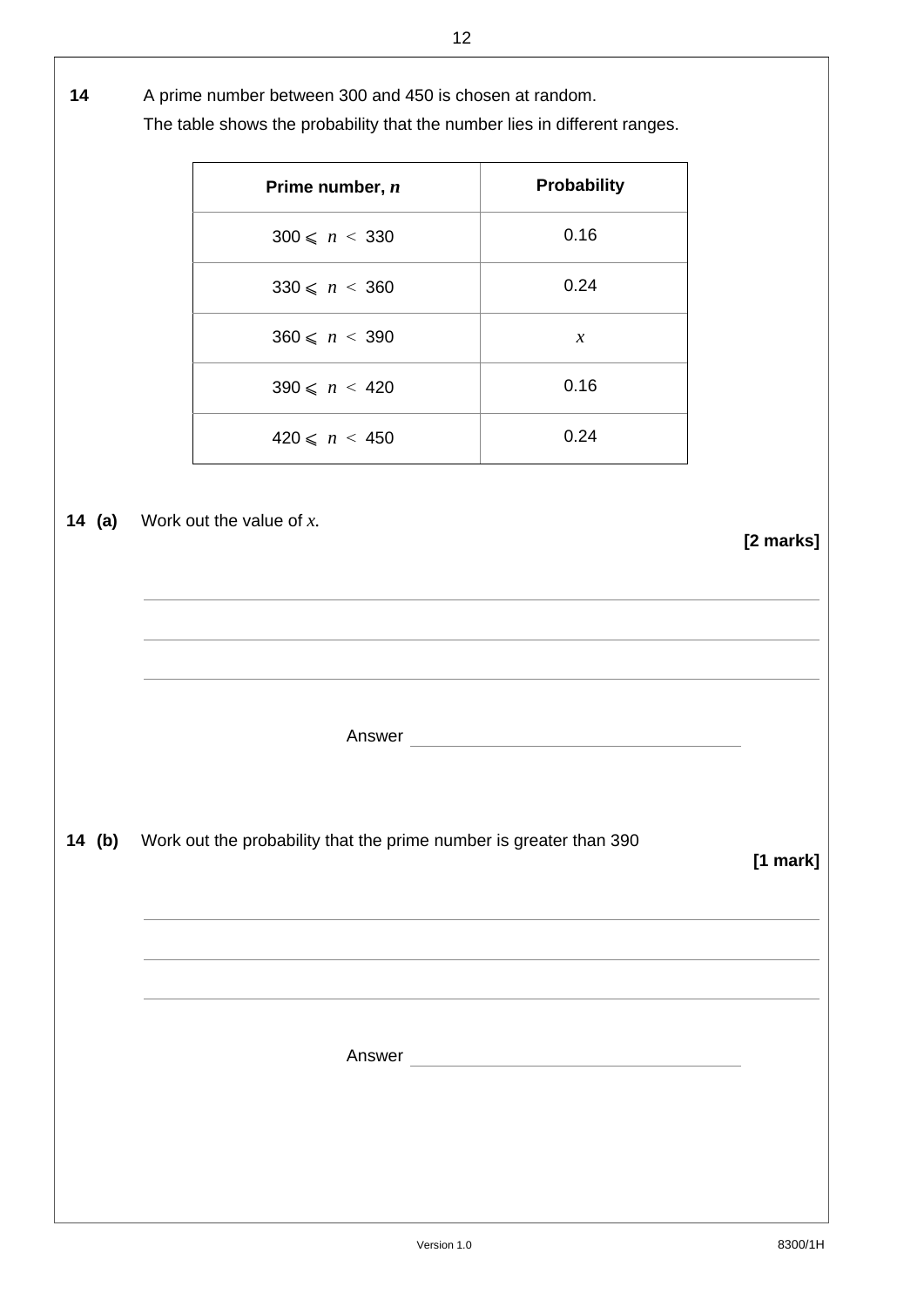| 14 (c) | There are four prime numbers between 300 and 330<br>How many prime numbers are there between 300 and 450?                                         | [2 marks] |
|--------|---------------------------------------------------------------------------------------------------------------------------------------------------|-----------|
|        | Answer                                                                                                                                            |           |
| 15     | $a \times 10^4$ + $a \times 10^2$ = 24 240 where a is a number.<br>Work out $a \times 10^4 - a \times 10^2$<br>Give your answer in standard form. | [2 marks] |
|        |                                                                                                                                                   |           |
|        |                                                                                                                                                   |           |
|        |                                                                                                                                                   |           |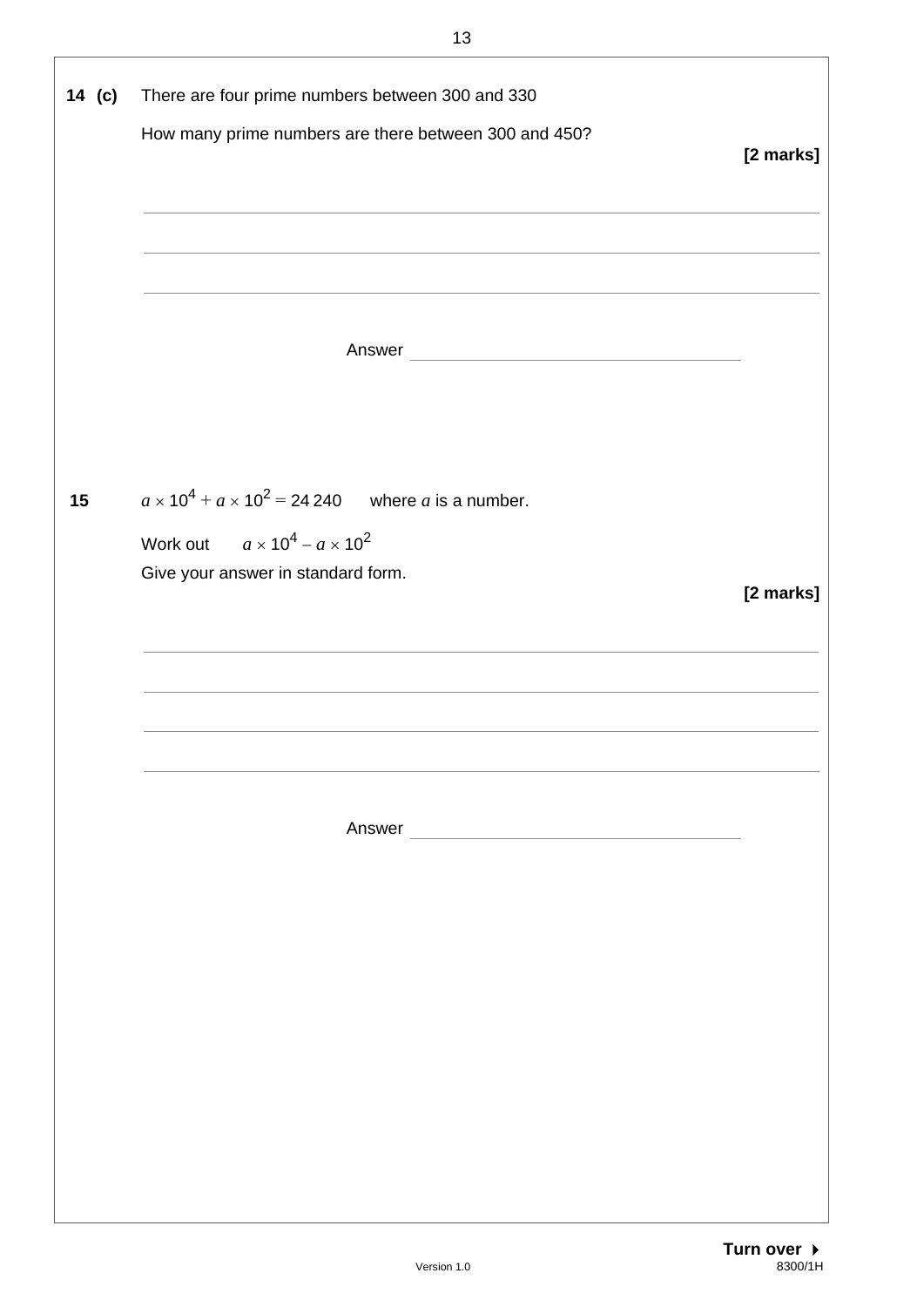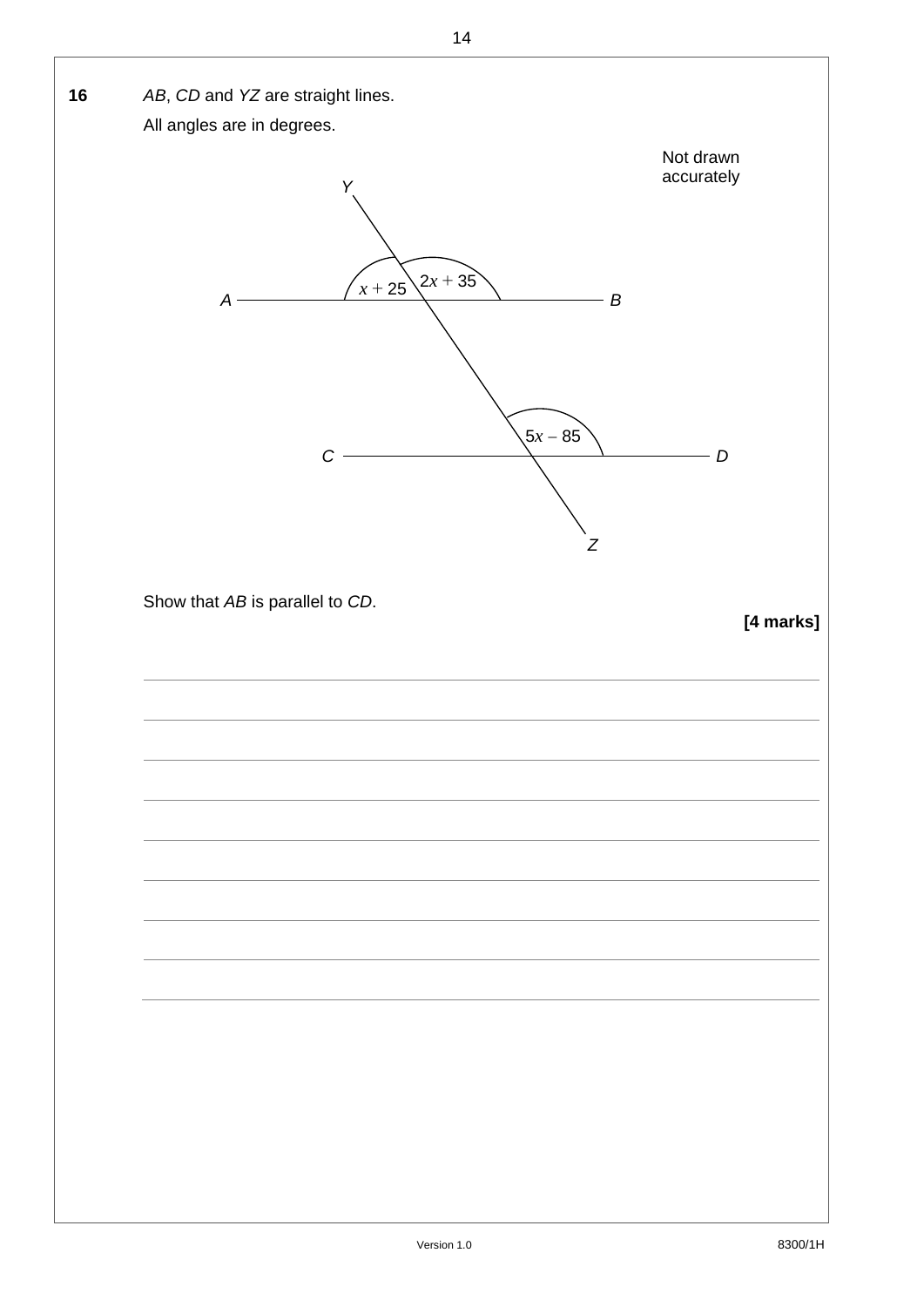| 17       | To complete a task in 15 days a company needs                  |           |
|----------|----------------------------------------------------------------|-----------|
|          | 4 people each working for 8 hours per day.                     |           |
|          |                                                                |           |
|          | The company decides to have                                    |           |
|          | 5 people each working for 6 hours per day.                     |           |
|          | Assume that each person works at the same rate.                |           |
|          |                                                                |           |
| 17 $(a)$ | How many days will the task take to complete?                  |           |
|          | You must show your working.                                    |           |
|          |                                                                | [3 marks] |
|          |                                                                |           |
|          |                                                                |           |
|          |                                                                |           |
|          |                                                                |           |
|          |                                                                |           |
|          |                                                                |           |
|          |                                                                |           |
|          |                                                                |           |
|          |                                                                |           |
|          |                                                                |           |
|          |                                                                |           |
|          |                                                                |           |
|          |                                                                |           |
|          |                                                                |           |
|          |                                                                |           |
|          |                                                                |           |
|          | Answer                                                         |           |
|          |                                                                |           |
|          |                                                                |           |
|          |                                                                |           |
| 17 (b)   | Comment on how the assumption affects your answer to part (a). | [1 mark]  |
|          |                                                                |           |
|          |                                                                |           |
|          |                                                                |           |
|          |                                                                |           |
|          |                                                                |           |
|          |                                                                |           |
|          |                                                                |           |
|          |                                                                |           |
|          |                                                                |           |
|          |                                                                |           |
|          |                                                                |           |
|          |                                                                |           |
|          |                                                                |           |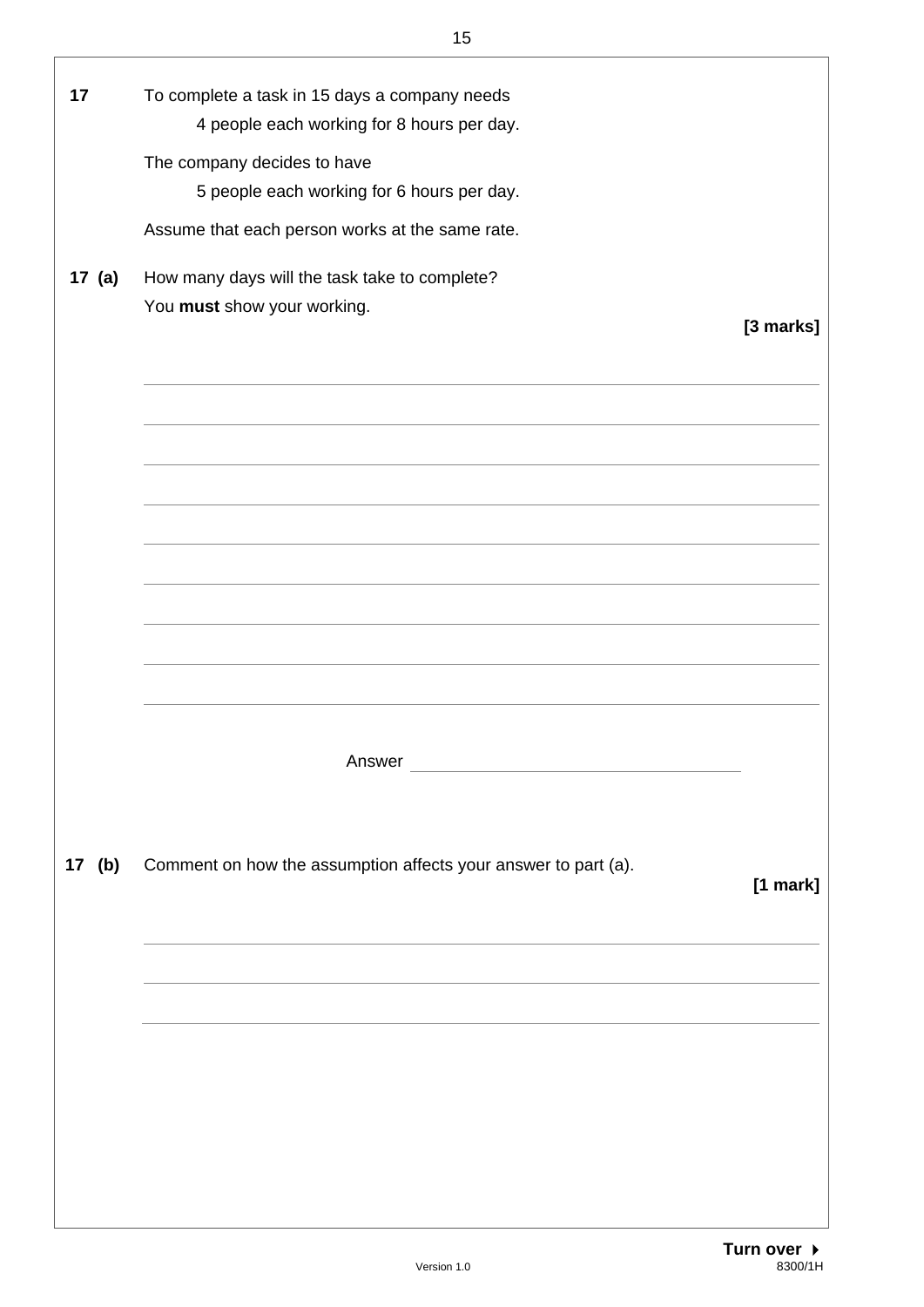| In this question all dimensions are in centimetres.                                         |
|---------------------------------------------------------------------------------------------|
| A solid has uniform cross section.                                                          |
| The cross section is a rectangle and a semicircle joined together.                          |
| 2x<br>$\mathcal{X}$                                                                         |
| ←<br>$\chi$<br>Work out an expression, in $cm3$ , for the <b>total</b> volume of the solid. |
| Write your expression in the form $ax^3 + \frac{1}{b} \pi x^3$ where a and b are integers.  |
| [4 marks]                                                                                   |
|                                                                                             |
|                                                                                             |
|                                                                                             |
|                                                                                             |
|                                                                                             |
|                                                                                             |
|                                                                                             |
|                                                                                             |
|                                                                                             |
|                                                                                             |
| $\text{cm}^3$<br>Answer                                                                     |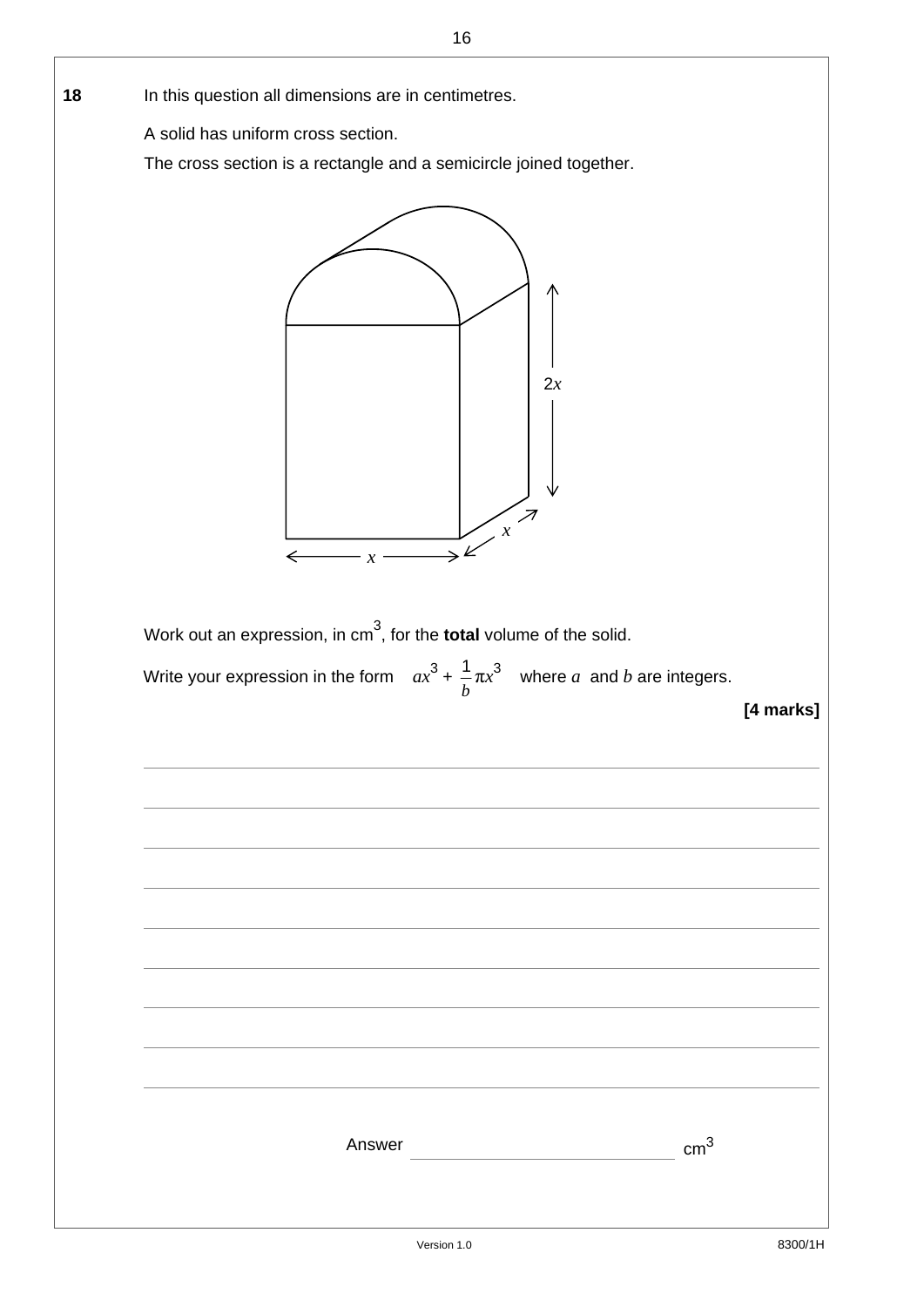| 19 | Show that 12 cos $30^{\circ}$ – 2 tan 60° can be written in the form $\sqrt{k}$<br>where $k$ is an integer. |           |
|----|-------------------------------------------------------------------------------------------------------------|-----------|
|    |                                                                                                             | [3 marks] |
|    |                                                                                                             |           |
|    |                                                                                                             |           |
|    |                                                                                                             |           |
|    |                                                                                                             |           |
|    |                                                                                                             |           |
|    |                                                                                                             |           |
|    |                                                                                                             |           |
|    |                                                                                                             |           |
|    | Turn over for the next question                                                                             |           |
|    |                                                                                                             |           |
|    |                                                                                                             |           |
|    |                                                                                                             |           |
|    |                                                                                                             |           |
|    |                                                                                                             |           |
|    |                                                                                                             |           |
|    |                                                                                                             |           |
|    |                                                                                                             |           |
|    |                                                                                                             |           |
|    |                                                                                                             |           |
|    |                                                                                                             |           |
|    |                                                                                                             |           |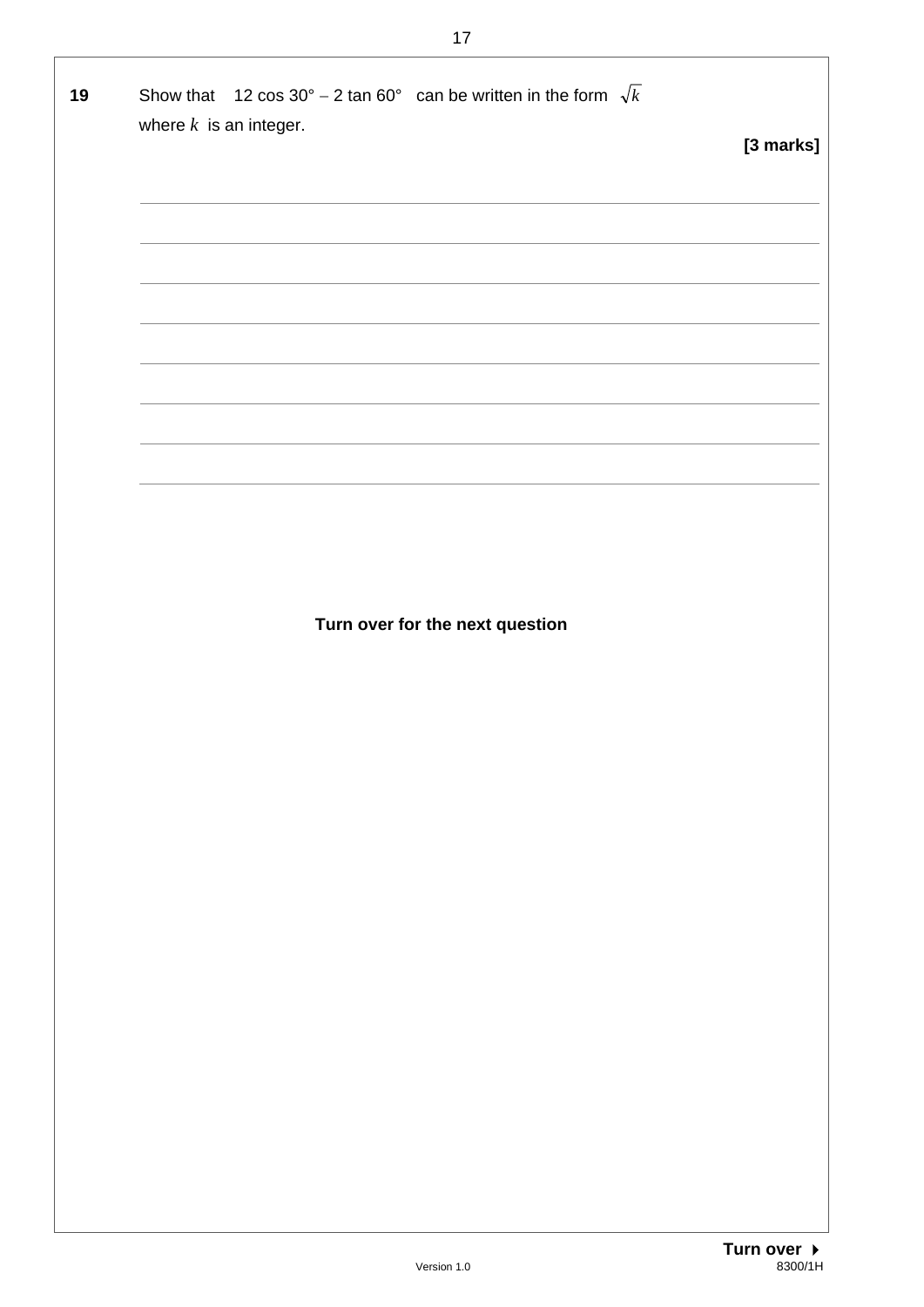| 20       | On Friday, Greg takes part in a long jump competition.<br>He has to jump at least 7.5 metres to qualify for the final on Saturday. |                                                                   |            |           |
|----------|------------------------------------------------------------------------------------------------------------------------------------|-------------------------------------------------------------------|------------|-----------|
|          | He has up to three jumps to qualify.<br>$\bullet$                                                                                  |                                                                   |            |           |
|          | $\bullet$                                                                                                                          | If he jumps at least 7.5 metres he does not jump again on Friday. |            |           |
|          |                                                                                                                                    |                                                                   |            |           |
|          | Each time Greg jumps, the probability he jumps at least 7.5 metres is 0.8                                                          |                                                                   |            |           |
|          | Assume each jump is independent.                                                                                                   |                                                                   |            |           |
|          |                                                                                                                                    |                                                                   |            |           |
| 20 (a)   | Complete the tree diagram.                                                                                                         |                                                                   |            |           |
|          |                                                                                                                                    |                                                                   |            | [2 marks] |
|          |                                                                                                                                    |                                                                   |            |           |
|          | First jump                                                                                                                         | Second jump                                                       | Third jump |           |
|          |                                                                                                                                    |                                                                   |            |           |
|          |                                                                                                                                    |                                                                   |            |           |
|          |                                                                                                                                    |                                                                   |            |           |
|          |                                                                                                                                    |                                                                   |            |           |
|          |                                                                                                                                    |                                                                   |            |           |
|          |                                                                                                                                    |                                                                   |            |           |
|          | Qualify<br>$0.8\,$                                                                                                                 |                                                                   |            |           |
|          |                                                                                                                                    |                                                                   |            |           |
|          |                                                                                                                                    |                                                                   |            |           |
|          |                                                                                                                                    |                                                                   |            |           |
|          | Does not                                                                                                                           |                                                                   |            |           |
|          | qualify                                                                                                                            |                                                                   |            |           |
|          |                                                                                                                                    |                                                                   |            |           |
|          |                                                                                                                                    |                                                                   |            |           |
|          |                                                                                                                                    |                                                                   |            |           |
|          |                                                                                                                                    |                                                                   |            |           |
| $20$ (b) | Work out the probability that he does not need the third jump to qualify.                                                          |                                                                   |            |           |
|          |                                                                                                                                    |                                                                   |            | [2 marks] |
|          |                                                                                                                                    |                                                                   |            |           |
|          |                                                                                                                                    |                                                                   |            |           |
|          |                                                                                                                                    |                                                                   |            |           |
|          |                                                                                                                                    |                                                                   |            |           |
|          |                                                                                                                                    |                                                                   |            |           |
|          |                                                                                                                                    |                                                                   |            |           |
|          |                                                                                                                                    |                                                                   |            |           |
|          |                                                                                                                                    |                                                                   |            |           |
|          |                                                                                                                                    |                                                                   |            |           |
|          |                                                                                                                                    |                                                                   |            |           |
|          |                                                                                                                                    |                                                                   |            |           |
|          |                                                                                                                                    |                                                                   |            |           |
|          |                                                                                                                                    |                                                                   |            |           |
|          |                                                                                                                                    |                                                                   |            |           |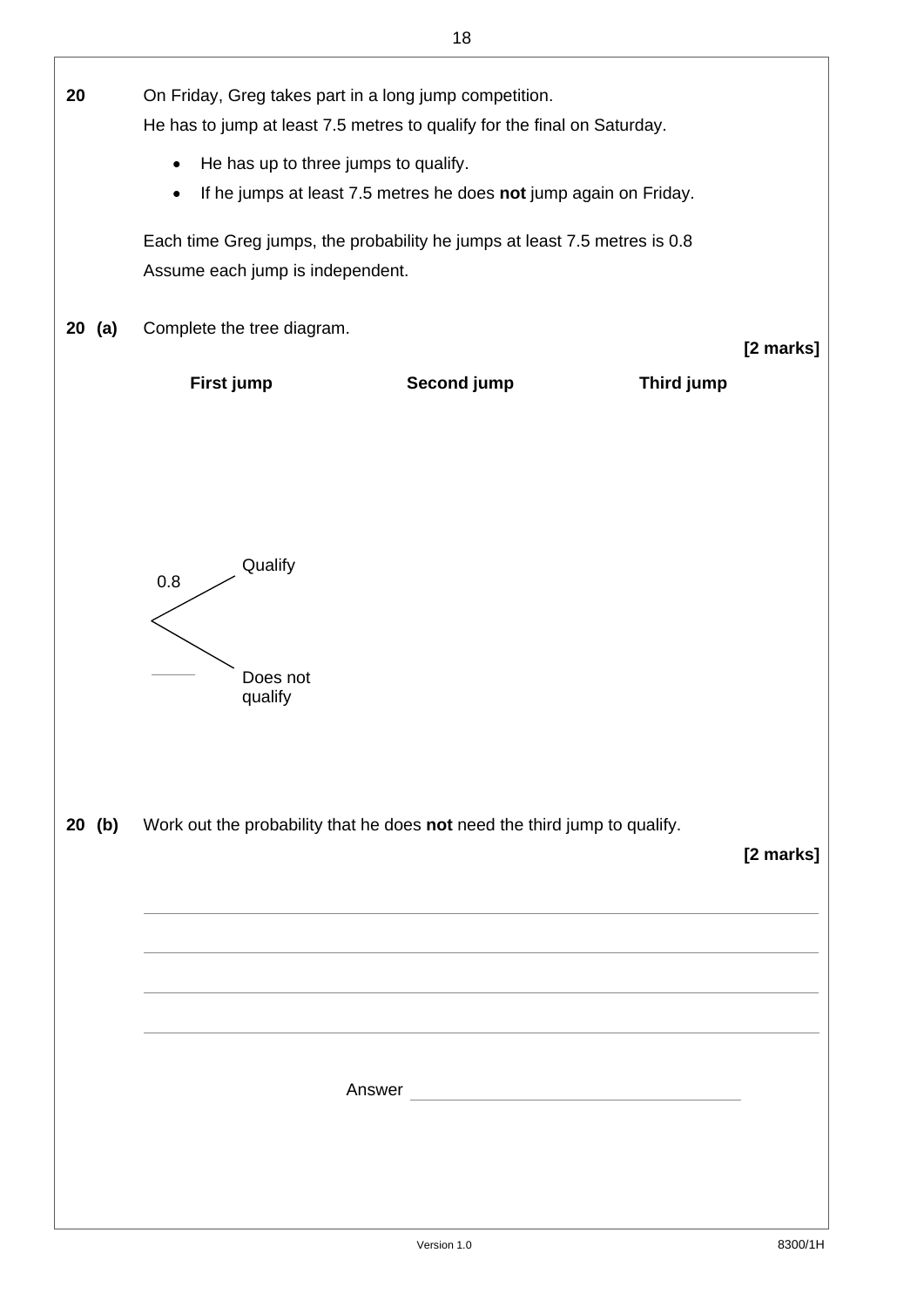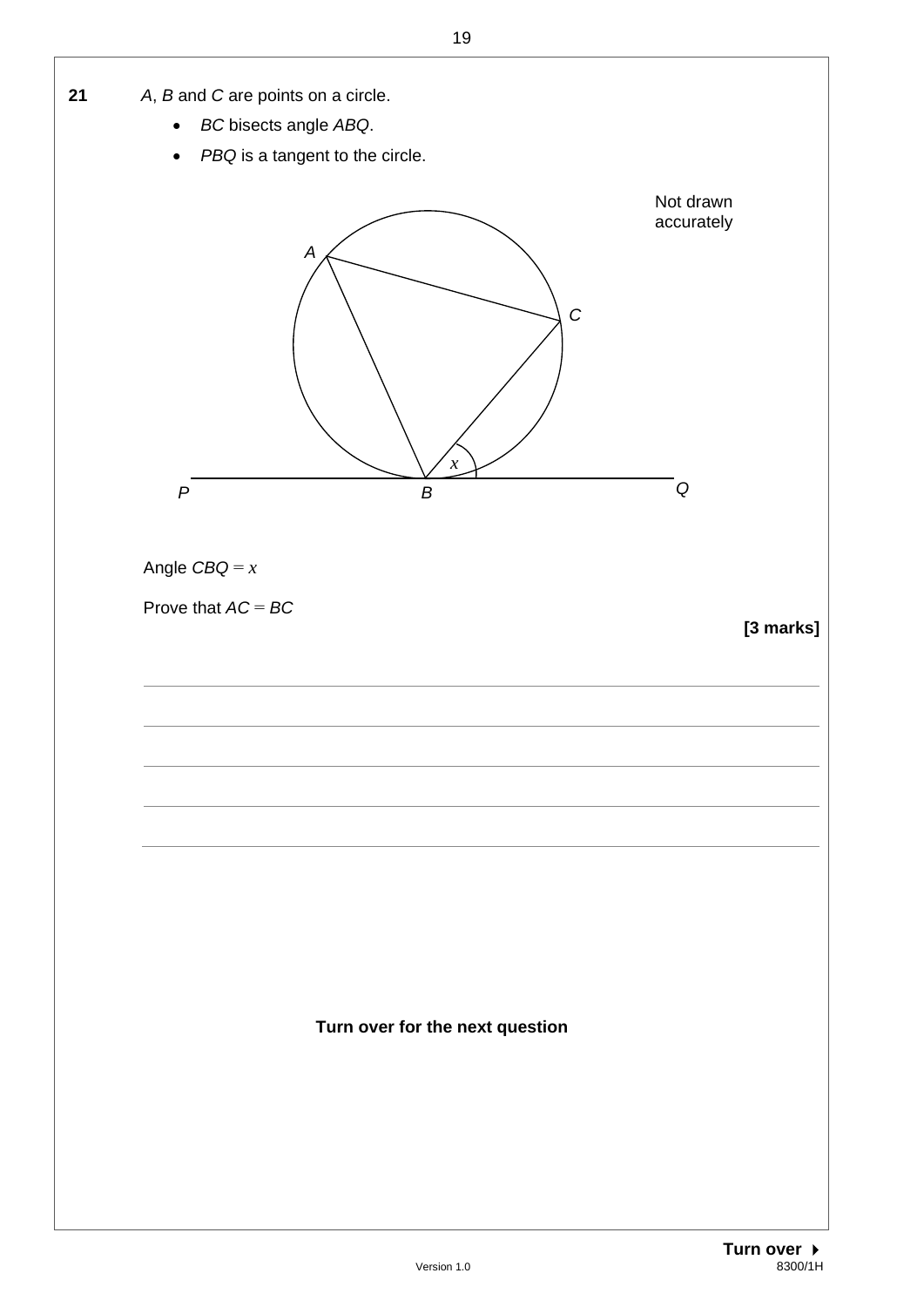**22** Steph is solving a problem.

Cube A has a surface area of 150 cm<sup>2</sup>

Cube B has sides half the length of cube A

What is the volume of cube B?

To solve this problem, Steph decides to

- halve the surface area
- calculate the square root of the answer
- $\bullet$  then divide by 6
- then cube this answer to work out the volume.

Evaluate Steph's method.

**[2 marks]**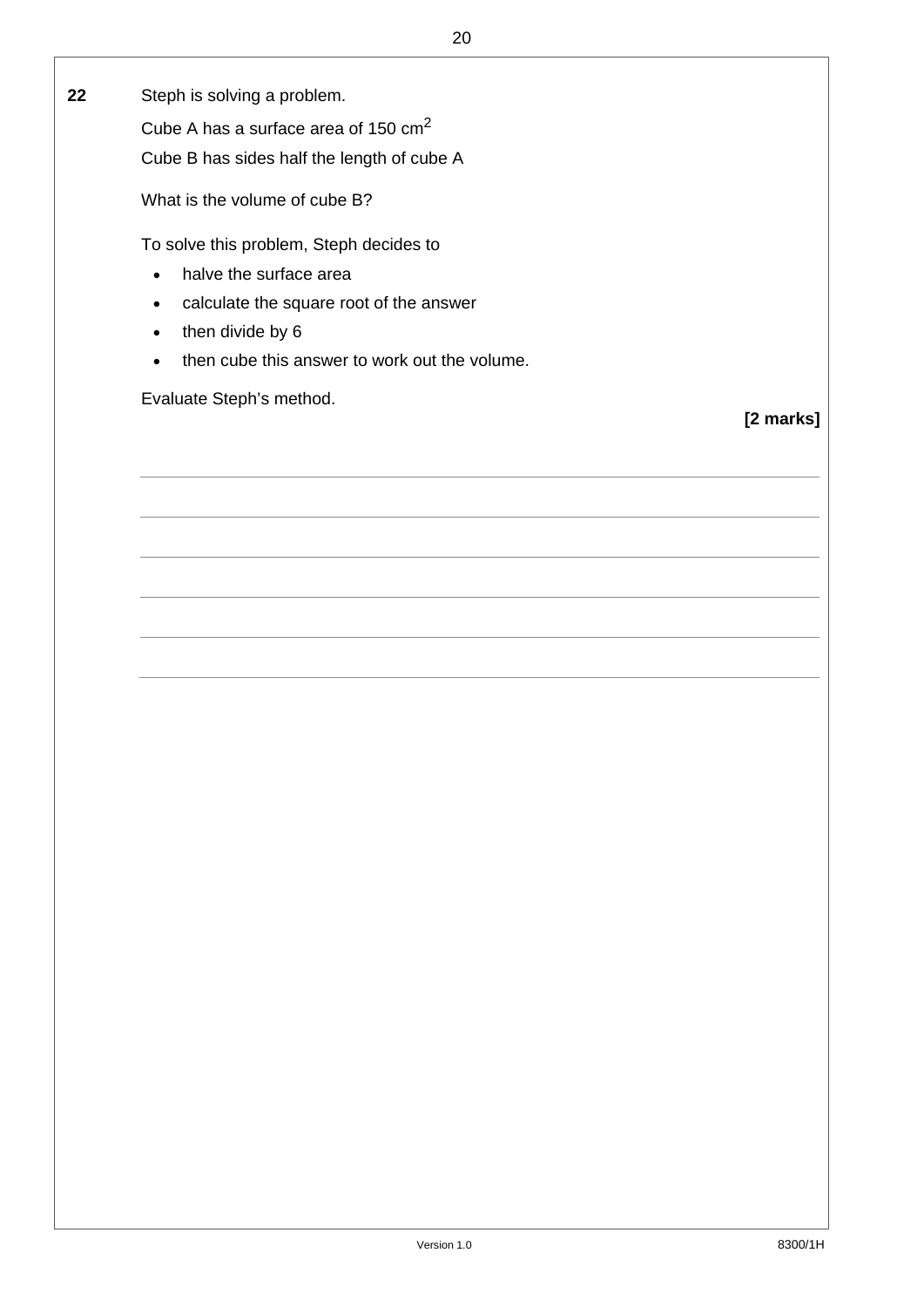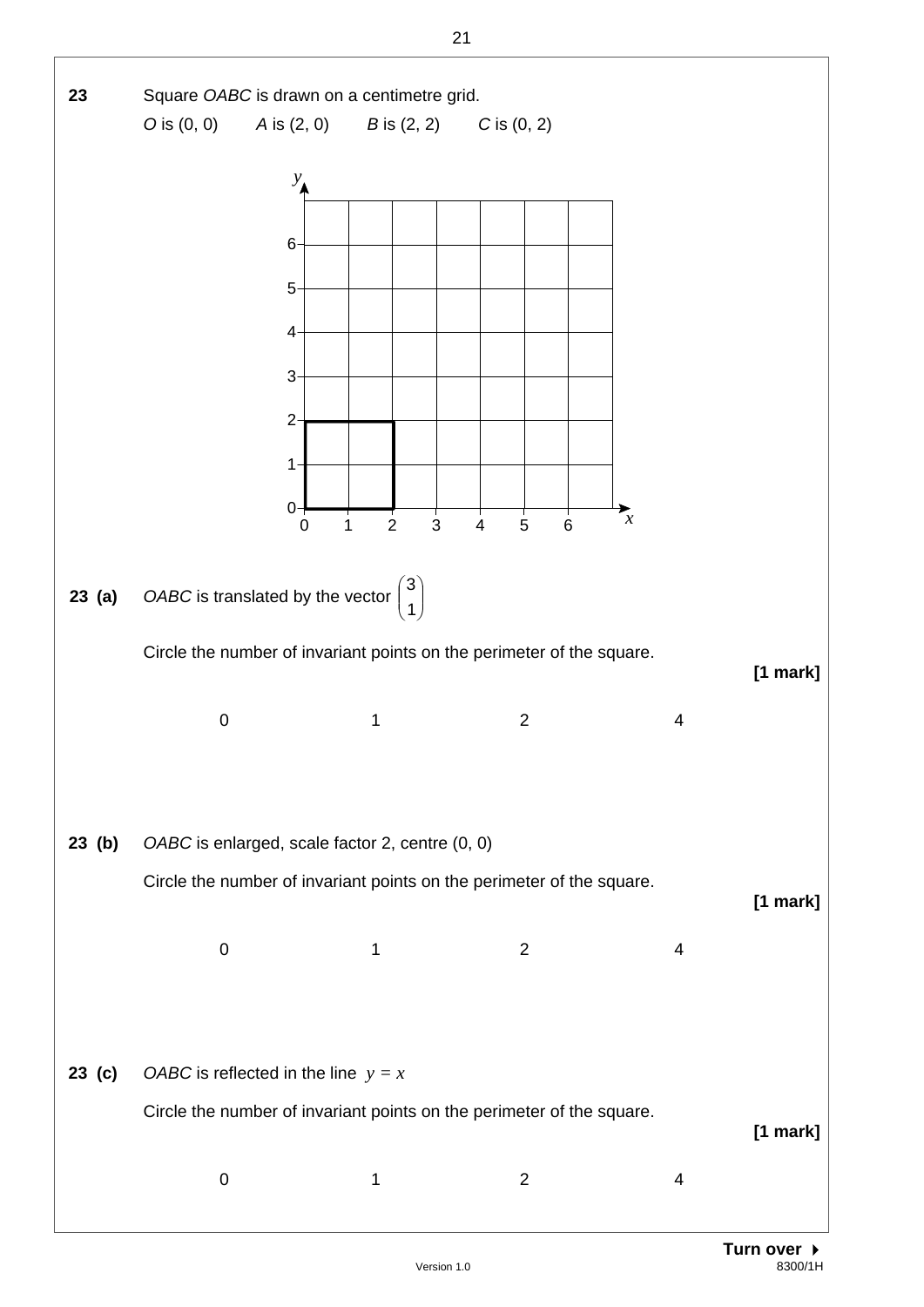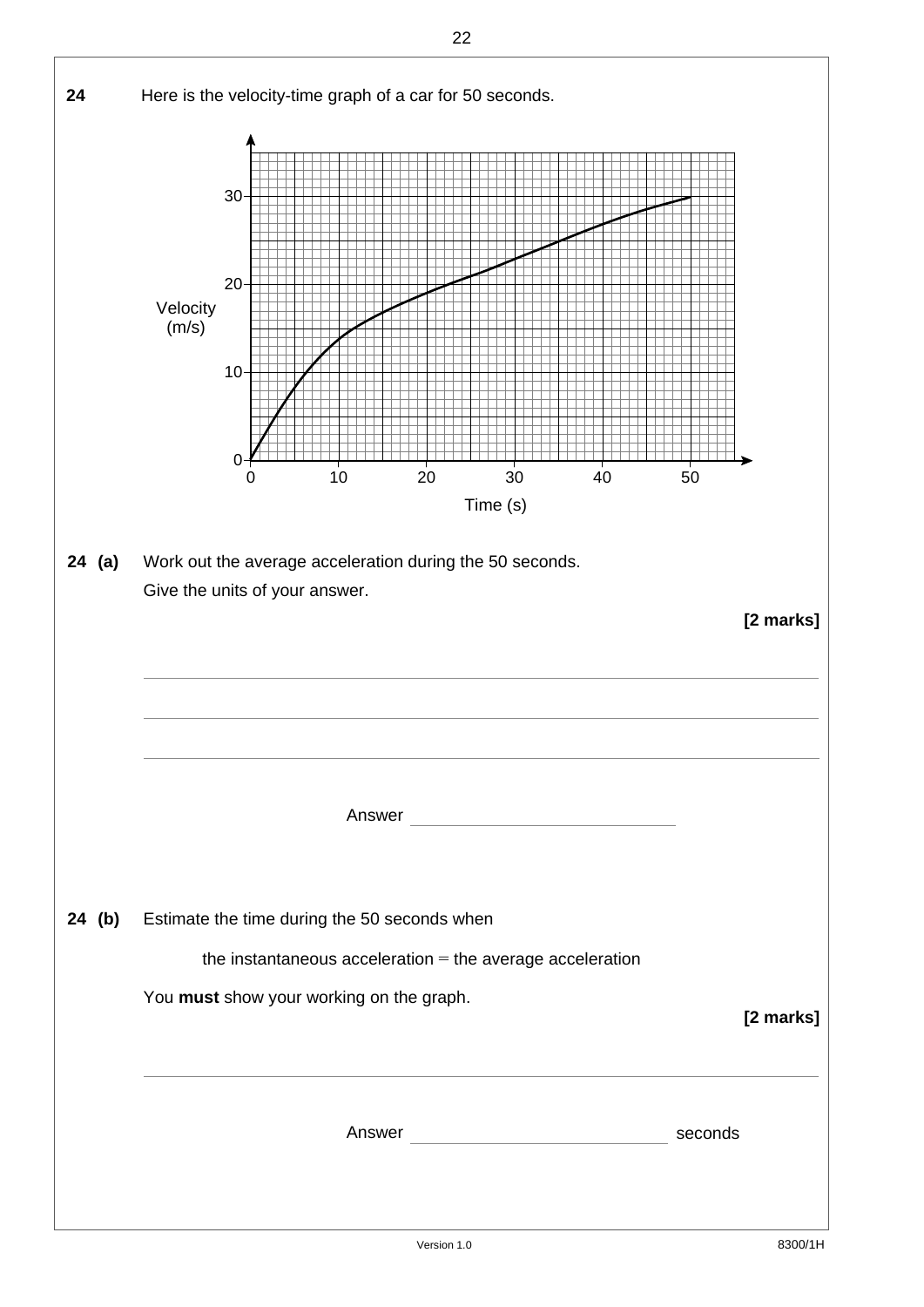**25**  $f(x) = 2x + c$  $g(x) = cx + 5$  fg(*x*) = 6*x + d c* and *d* are constants. Work out the value of *d*. **[3 marks]** Answer **Turn over for the next question** 

Version 1.0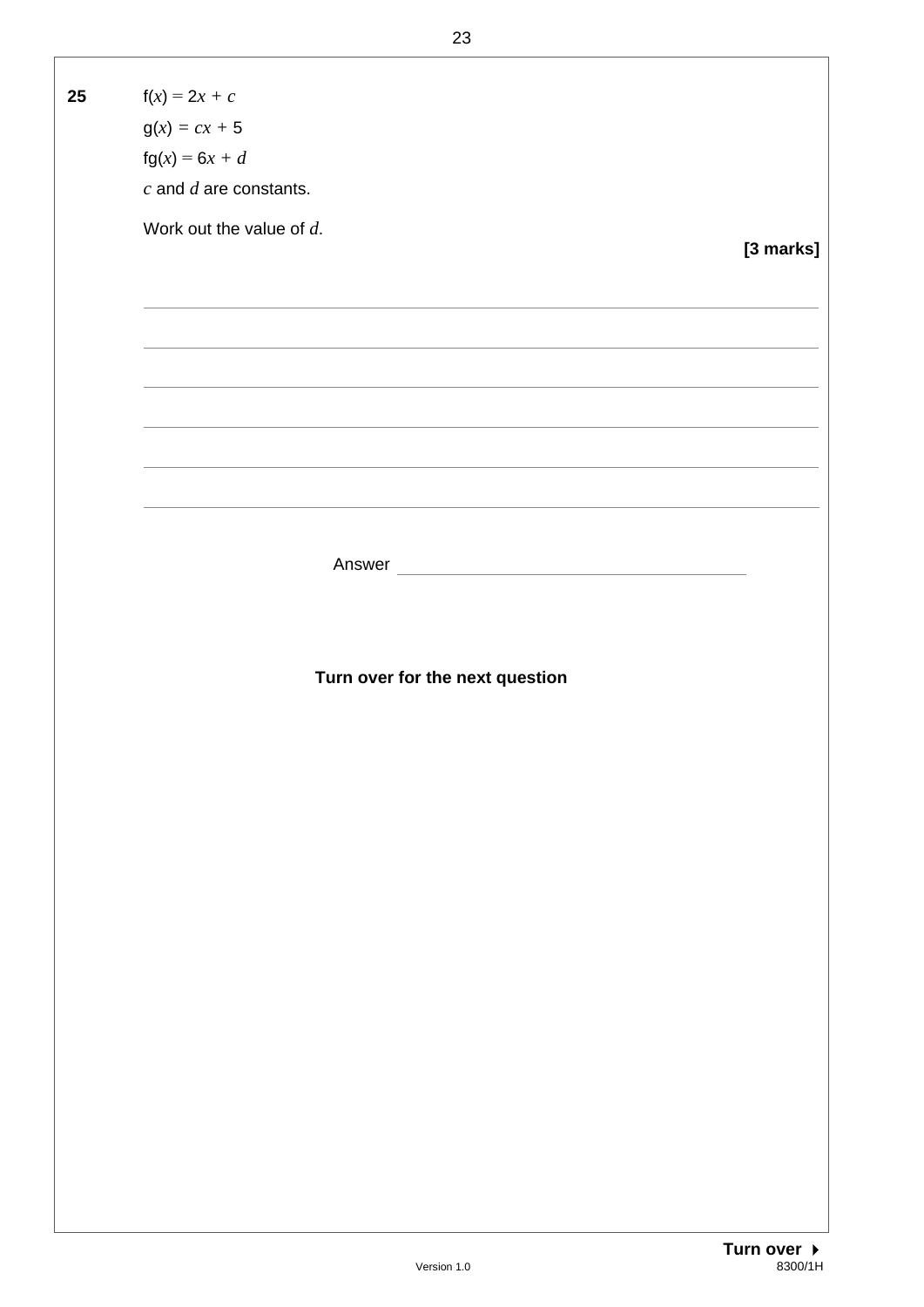| 26 | $\frac{10}{3\sqrt{5}}$<br>Rationalise the denominator and simplify<br><u> 1989 - Johann Stoff, amerikansk politiker (d. 1989)</u> | [2 marks] |
|----|-----------------------------------------------------------------------------------------------------------------------------------|-----------|
|    |                                                                                                                                   |           |
| 27 | Convert $0.1\overline{72}$ to a fraction in its lowest terms.                                                                     | [3 marks] |
|    |                                                                                                                                   |           |
|    | Answer<br><u> 1980 - Jan Sterling von Berling von Berling von Berling von Berling von Berling von Berling von Berling von B</u>   |           |
|    |                                                                                                                                   |           |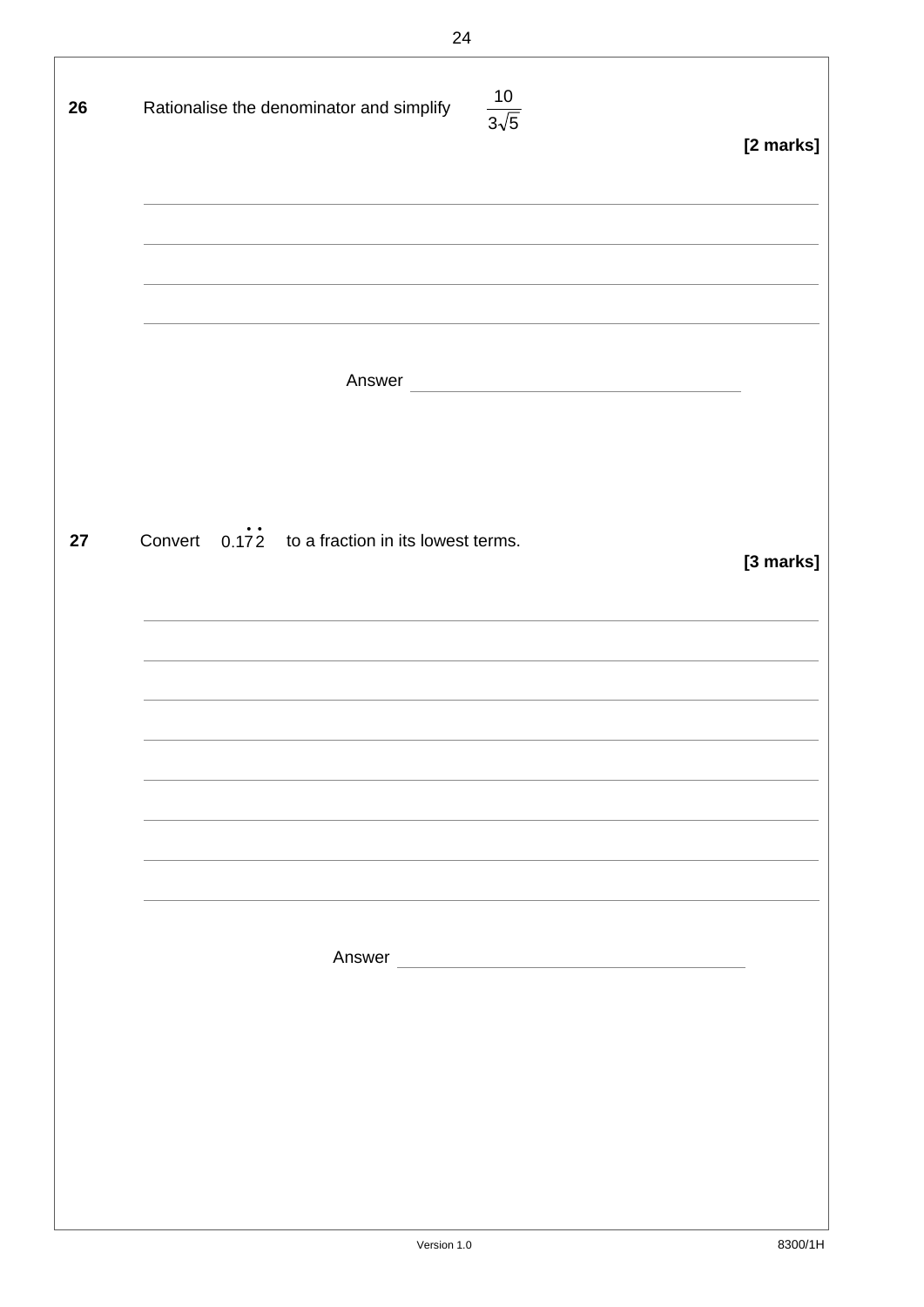| 28 | The diagram shows the circle $x^2 + y^2 = 10$                                                       |
|----|-----------------------------------------------------------------------------------------------------|
|    | $P$ lies on the circle and has $x$ -coordinate 1                                                    |
|    | The tangent at $P$ intersects the $x$ -axis at $Q$ .                                                |
|    | y<br>Not drawn<br>accurately<br>$\overline{P}$<br>$\overline{O}$<br>$\boldsymbol{\mathcal{X}}$<br>Q |
|    | Work out the coordinates of Q.<br>[5 marks]                                                         |
|    |                                                                                                     |
|    |                                                                                                     |
|    | Answer (                                                                                            |
|    |                                                                                                     |
|    | <b>END OF QUESTIONS</b>                                                                             |